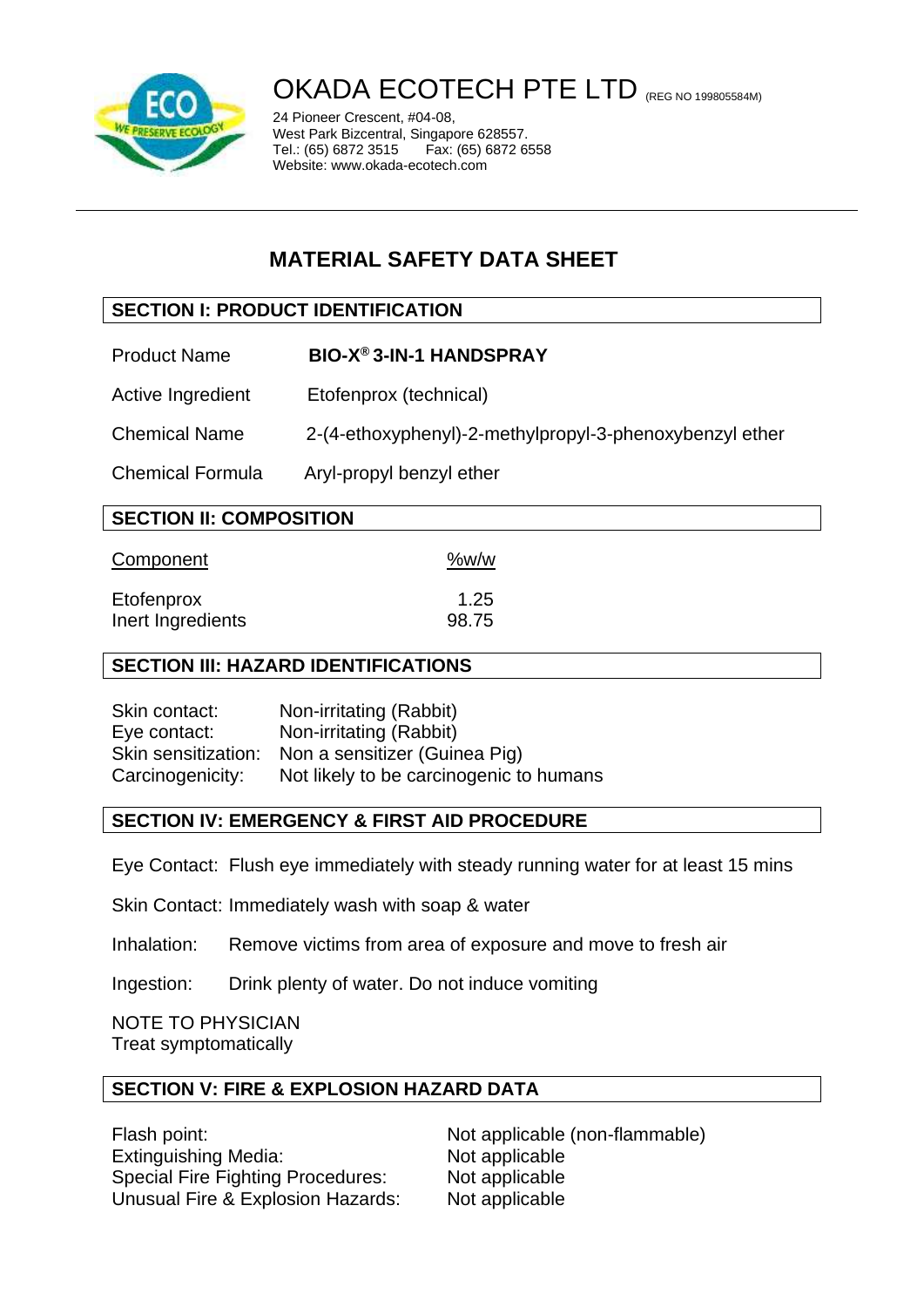## **SECTION VI: SPILL OR LEAKAGE**

STEP TO BE TAKE IN CASE MATERIAL IS RELEASED OR SPILLED. Hose off road surfaces to prevent accident or slippery surface.

#### **SECTION VII: HANDLING & STORAGE**

Keep out of reach of children. Keep container closed when not in use. Store in a cool, dry place, away from direct sunlight and high temperature.

#### **SECTION VIII: SPECIAL PROTECTION INFORMATION**

|                                | Ventilation Requirements: General ventilation is adequate |
|--------------------------------|-----------------------------------------------------------|
| <b>Respiratory Protection:</b> | None normally required                                    |
| <b>Protective Gloves:</b>      | None normally required                                    |
| Eye Protection:                | None normally required                                    |

## **SECTION IX: PHYSICAL /CHEMICAL CHARACTERISTIC**

| Appearance:                                       | Milky white aqueous emulsion                         |  |
|---------------------------------------------------|------------------------------------------------------|--|
| Odor:                                             | Pleasant                                             |  |
| pH at 25 deg C:                                   | $6.5 + 1.0$                                          |  |
| Dispersibility in water:                          | Completely dispersible                               |  |
| Viscosity (BF/LVT/#1/100rpm/30deg C): 2-6 cps     |                                                      |  |
| <b>Specific Gravity:</b>                          | $1.0 + 0.10$                                         |  |
| <b>SECTION X: STABILITY &amp; REACTIVITY DATA</b> |                                                      |  |
| Stability:                                        | <b>Stable</b>                                        |  |
| <b>Hazardous Decomposition Products:</b>          | Oxides of carbon. Decomposition is very<br>unlikely. |  |
| Hazardous Polymerization:                         | Will not occur                                       |  |
| <b>Materials to Avoid:</b>                        | Acids                                                |  |
| <b>Conditions to Avoid:</b>                       | Excessive heat & prolong sunshine                    |  |

## **SECTION XI: TOXICOLOGICAL INFORMATION**

Acute Toxicity: Ingestion:  $LD_{50} > 2,000$  mg/kg (OECD 420) Inhalation:  $LC_{50} > 5,900$ mg/m<sup>3</sup> air Dermal Absorption: LD<sub>50</sub> > 2,000mg/kg (OECD 402)